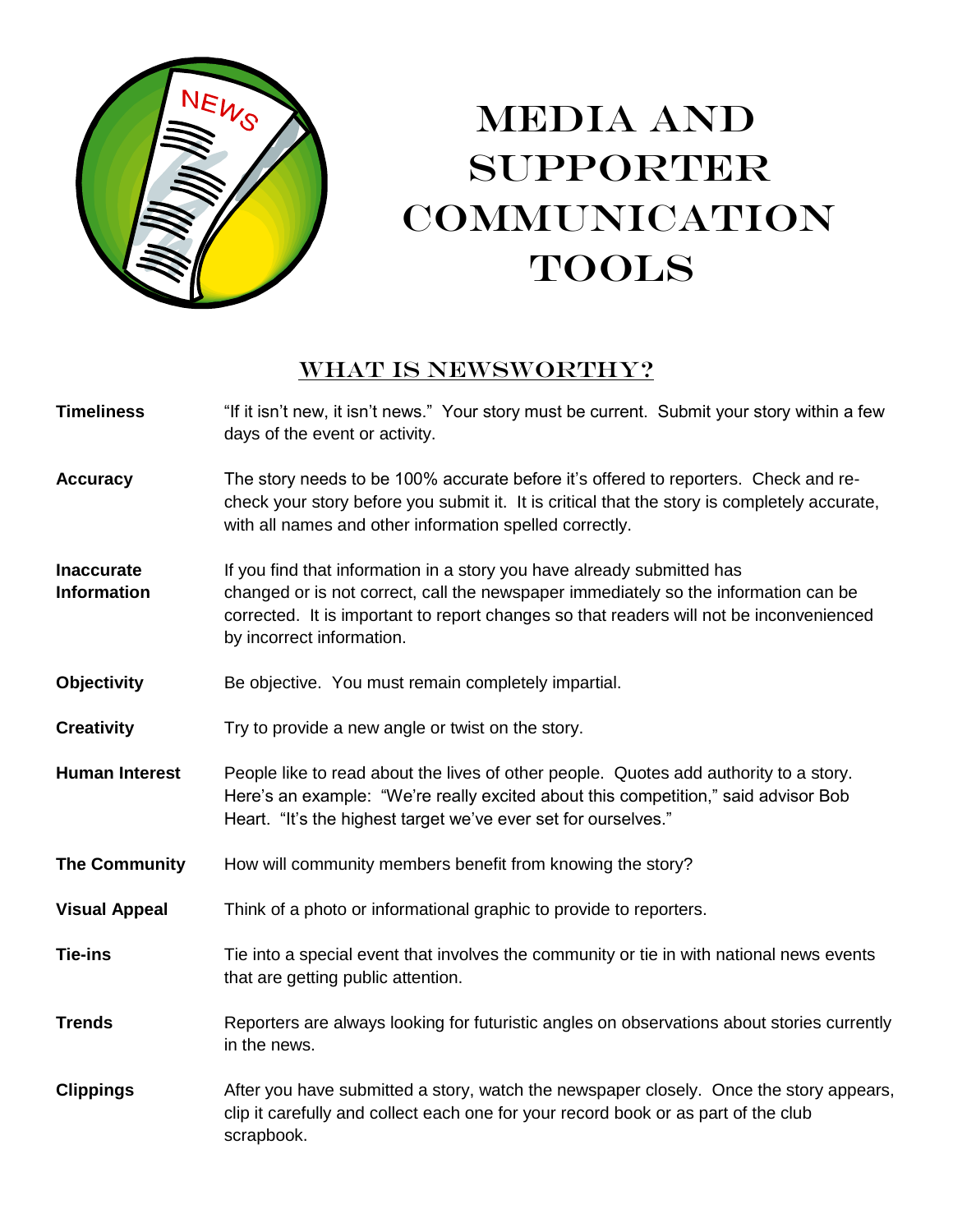## Media relations for 4-H: an overview

Reporters and editors choose which information they will provide to the public.

There are two basic forms of media outlets:

| <b>Electronic/Broadcast Media</b> | <b>Print Media</b>         |  |
|-----------------------------------|----------------------------|--|
| Radio                             | <b>Newspapers</b>          |  |
| <b>Television</b>                 | Magazines                  |  |
| Cable Television                  | <b>Newsletters</b>         |  |
| Internet/On-line Services         | <b>Brochures/Pamphlets</b> |  |

Regardless of the types of media outlets and activities you choose to use, the key elements for getting along with the media are:

- 1. Understanding what the media want in a story.
- 2. Making sure that the information is provided to them clearly, quickly, and in the correct format.

Journalists and Broadcasters look for similar story elements:

- Audience appeal
- $\odot$  Issues that stimulate debate, controversy or even conflict
- $\odot$  Stories that generate high rating and increased readership
- Fresh angles and twists that will sustain public interest

There are generally two kinds of stories:

- 1. Hard News Stories Newsworthy articles that readers need to know about right away.
- 2. Feature Stories (Soft News) Stories for special weekly sections or stories that reporters can save for a slow news day.

# THE 5 "W"S AND 1 "H" OF NEWS

#### *Who? What? Where? When? Why? How?*

The important parts of a news story are the five W's and the H. Explain each one and your story is written!

 $\div$  Who is the story about?  $\div$  What is the story about?

- ❖ Where will (did) it happen?
- ❖ Why will (did) it happen?
- ❖ When will (did) it happen?  $\div$  How will (did) it happen?

These facts must be accurate! Check and re-check names, titles, dates, times, costs, etc.

# NEWS STORY FORMAT

- The first time you refer to a person, use their full name (and title, if appropriate)
- The next time you refer to a person *under* age 18, refer to them by their first name. The next time you refer to a person age 18 and *over*, refer to them by their last name.
- Write in the third person. This means you use the words *he, she, him, her, they, them* NOT the words *I* or *you* or *we*.
- $\blacksquare$ Use simple language. Don't use a long word when a short word will do. Sentences should be short and easy to read. Paragraphs should contain no more than two or three sentences.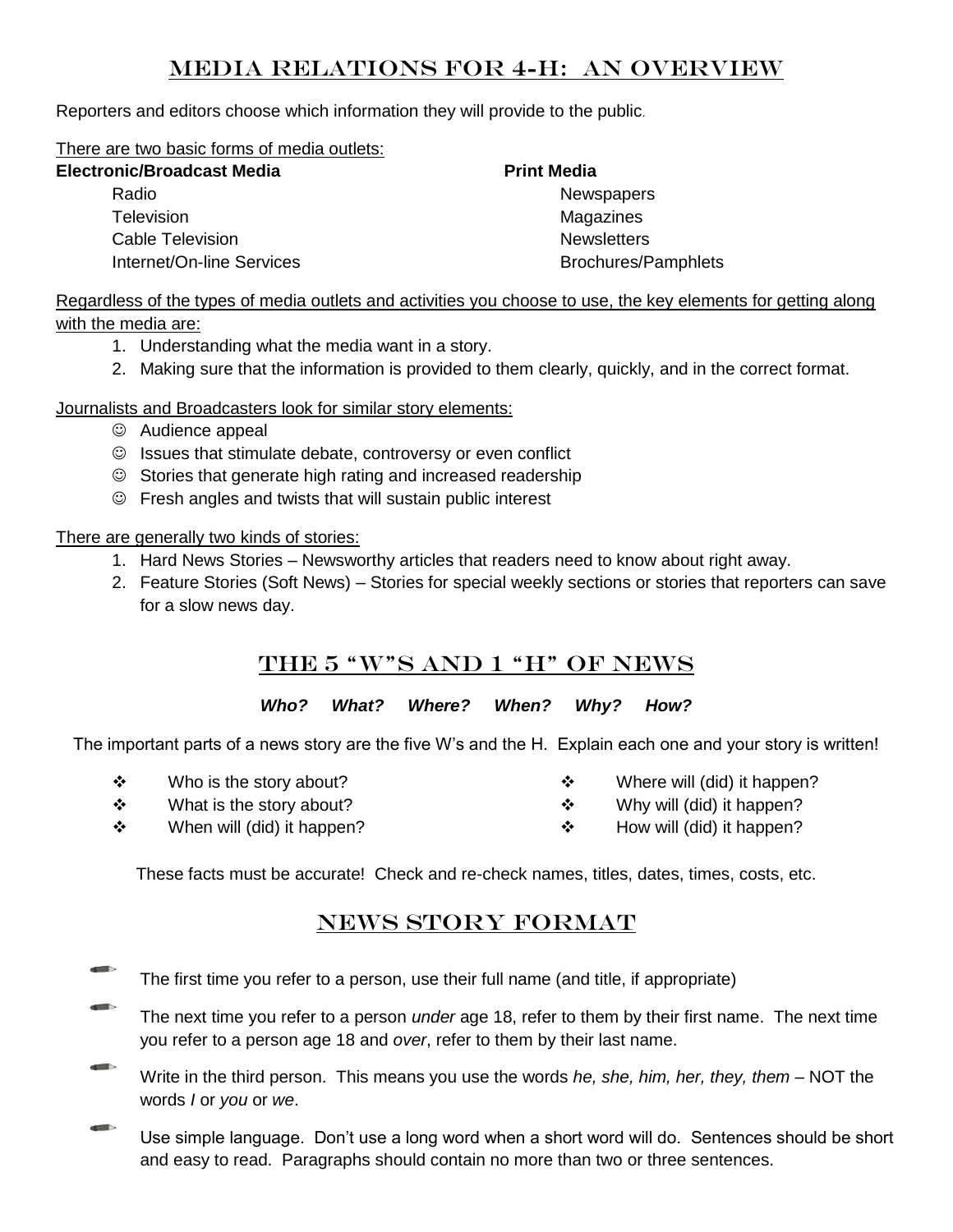# PHOTOS CAN STAND ALONE OR help "sell" stories, but …

- **Any action is better than none.** Two people who are talking are more interesting than two people just staring at the camera. Someone stretching to catch a ball is more interesting than someone posting while holding that ball.
- **Close is better, too** until, of course, distortion sets in. This is particularly true for "people" photos, because most viewers are more interested in facial expressions than clothing.
- **Simple is also better.** Viewers like a clear "center" of interest. Messy backgrounds distract as do pictured items that compete for attention.
- **Cutlines.**
	- Always use present tense verbs (see underlined words below photo, right), so they describe what IS going on in the picture, not what WAS happening.
	- $\bullet$  Cutlines' main purpose is to identify the people  $$ often introducing groups with "From left." They have as many facts as are needed to understand the photo.
	- Cutlines can explain anything unusual in or about the photo. But they do NOT say what is already clear (for example, "Rhonda smiles as she types").
	- **Where cutlines go.** Tape a typed cutline to the white margin or back of the photo. Do NOT use paperclips or write on the back; that damages photos.



**Where 4-H leads?** – Rhonda Atkinson, past Kansas 4-H horse project winner, still owns horses, but earned a master's degree in journalism that she uses to edit the *Kansas 4-H Journal.*

# Photos HELP TELL THE STORY!

The old saying that a picture is worth a thousand words is accurate! A photograph can draw the readers to the story because a picture draws the eyes and then the reader wants to know the story behind the picture.

Follow these rules of thumb with pictures:

- $\mathbb{R}$  All persons in the photograph should be clearly identified, front to back, left to right.
- $\Re$  Check and re-check the spelling of names of persons in each photograph.
- $\Re$  All persons should have given permission to use their photographs.
- $\Re$  Submit photographs to the newspaper in the required format (usually .jpg files) along with your article. At the bottom of the article, indicate the name of the photograph file you are submitting.